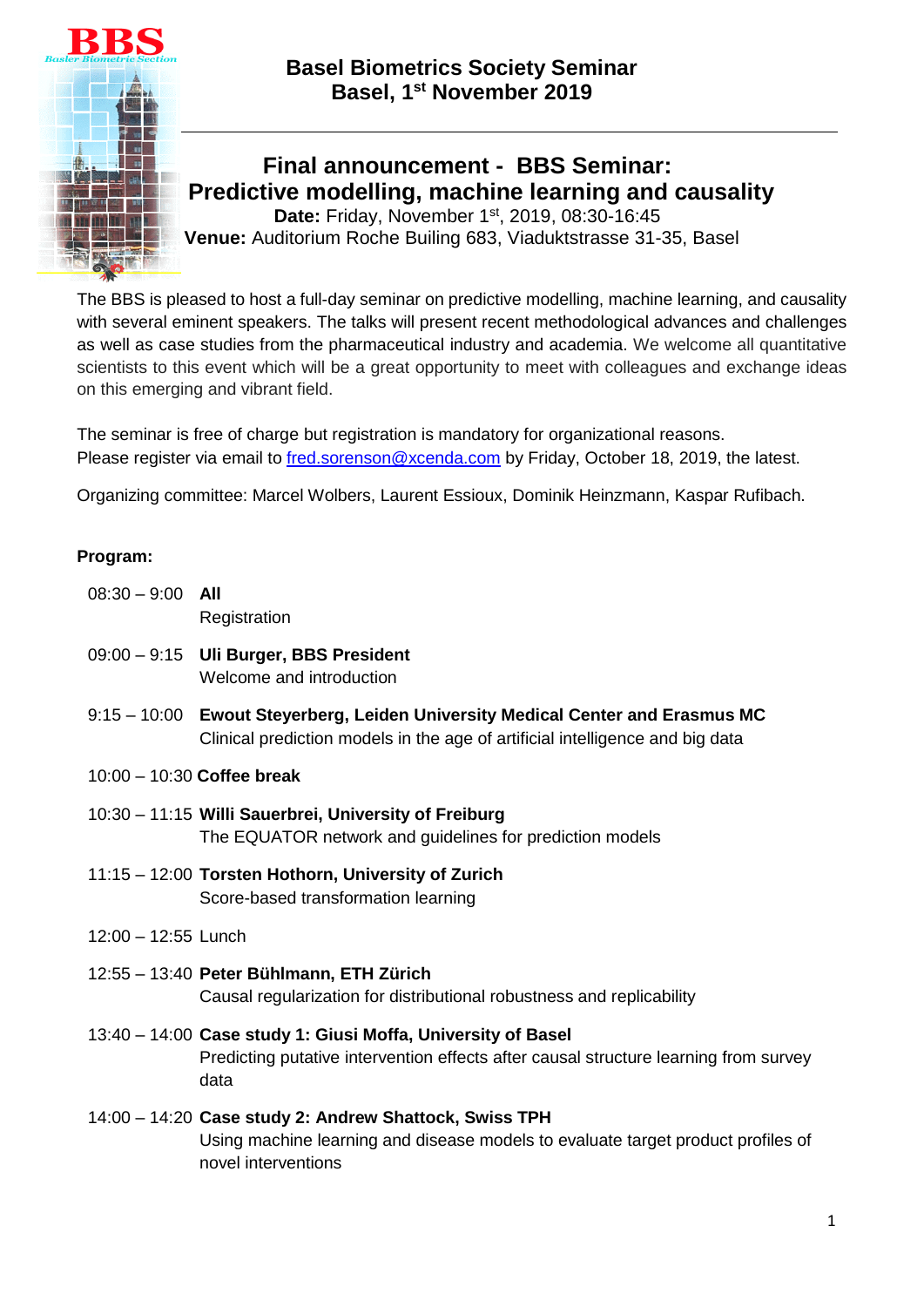|  | $14:20 - 14:50$ Coffee break |  |  |  |
|--|------------------------------|--|--|--|
|--|------------------------------|--|--|--|

- 14:50 15:10 **Case study 3: Federico Mattiello, Roche** Identifying high-risk patients in follicular lymphoma by building a prognostic score
- 15:10 15:40 **Mark Baillie, Novartis**  Novartis benchmarking initiative: making sense of AI
- 15:40 16:10 **Chris Harbron, Roche** Experiences from running internal prediction challenges within a pharmaceutical company
- 16:10 16:40 **Panel discussion with all the speakers**
- 16:40 16:45 **Uli Burger, BBS president** Closure of the event
- 16:45 17:15 **BBS General assembly**

**We look forward to your participation!**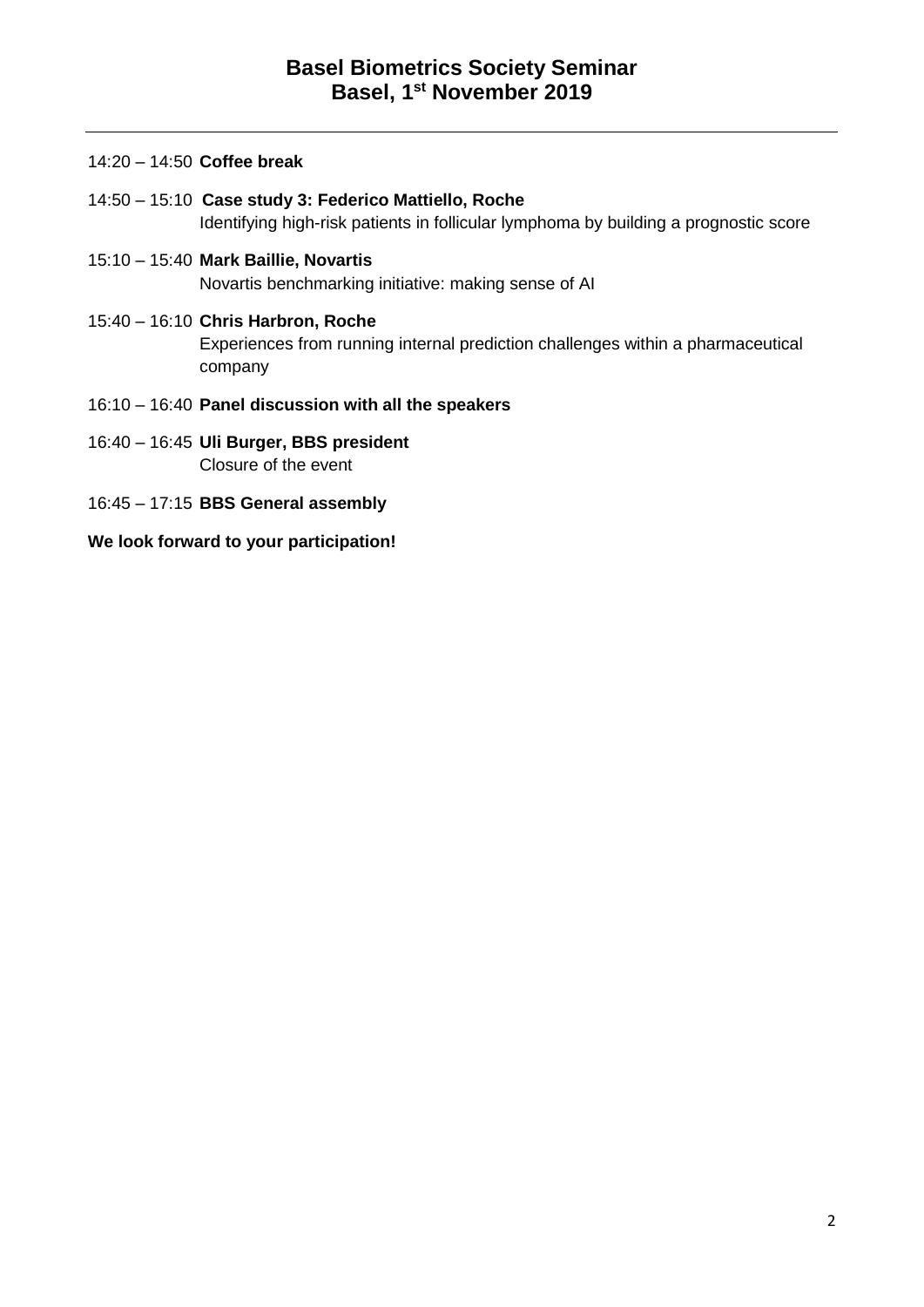# **Abstracts**

## **Clinical prediction models in the age of artificial intelligence and big data**

*Ewout Steyerberg, Leiden University Medical Center and Erasmus MC*

Clinical prediction models hold the potential to provide individualized estimates of risks of diagnostic and prognostic outcomes, which may support medical decision making and improve clinical outcomes. This potential may better be fulfilled by using more data and better methods. In this talk I will aim to address strengths and weaknesses of Big Data initiatives, and consider links between classical statistical approaches, machine learning, and artificial intelligence (AI). An internet search shows that there is considerable confusion on terminology, where some may call any somewhat larger data set an example of Big Data, and any method that aims to learn from data, including linear regression, an example of AI. Several examples will be given for illustration, including limitations in data quality and dubious improvement in analysis methods. Furthermore, validation and updating approaches are essential if we agree on the purpose of prediction models as providing reliable predictions for a specific context.

## **The EQUATOR network and guidelines for prediction models**

*Willi Sauerbrei, University of Freiburg*

For many years the quality of research in the health sciences has been heavily criticized. It is argued that serious improvement would be possible if biomedical research is better chosen, designed, executed, analyzed, regulated, managed, disseminated, and reported. Serious improvements are far from being simple for many of the issues mentioned, but suitable guidelines have been developed to improve on the reporting of research. Severe weaknesses in this area are unnecessary and can be avoided.

Concerning issues in reporting of health science the EQUATOR (Enhancing the QUAlity and Transparency Of health Research, https://www.equator-network.org/) network acts as an umbrella organization. The REMARK guidelines have been proposed for Tumor Marker Prognostic Studies (McShane et al 2005) and TRIPOD for the reporting of multivariable prediction models for individual prognosis or diagnosis (Collins et al 2015). For both reporting guidelines more detailed 'explanation and elaboration' papers were published (Altman et al 2012, Moons et al 2015), which also include several parts about statistical analyses. The TRIPOD checklist distinguished between model development and validation.

Despite of guidelines for reporting, many reviews of publications have clearly shown that the quality of reporting is still bad (Sekula et al 2017, Heus et al 2018). For (nearly) all relevant diseases many prediction models have been published, but they are often far from being clinically applicable (Kleinrouweler et al 2016). For many prognostic and prediction studies even basic items of the study population and relevant details of statistical analyses are often not provided. The REMARK profile has been proposed to improve completeness and transparency of the reporting of statistical analyses (Altman et al 2012, Winzer et al 2017).

Statistical methodology has seen substantial development in recent times. Unfortunately, many of these methodological developments are ignored in practice. Consequently, design and analysis of observational studies often exhibit serious weaknesses. These observations led to the initiation of the STRATOS (STRengthening Analytical Thinking for Observational Studies, http://www.stratosinitiative.org/) initiative, a large collaboration of experts in many different areas of biostatistical research (Sauerbrei et al 2014). With an emphasize on topic groups TG2 'Selection of variables and their functional forms in multivariable analysis' and TG6 'Evaluating diagnostic tests and prediction models' we want to discuss some of the issues when developing a prediction model.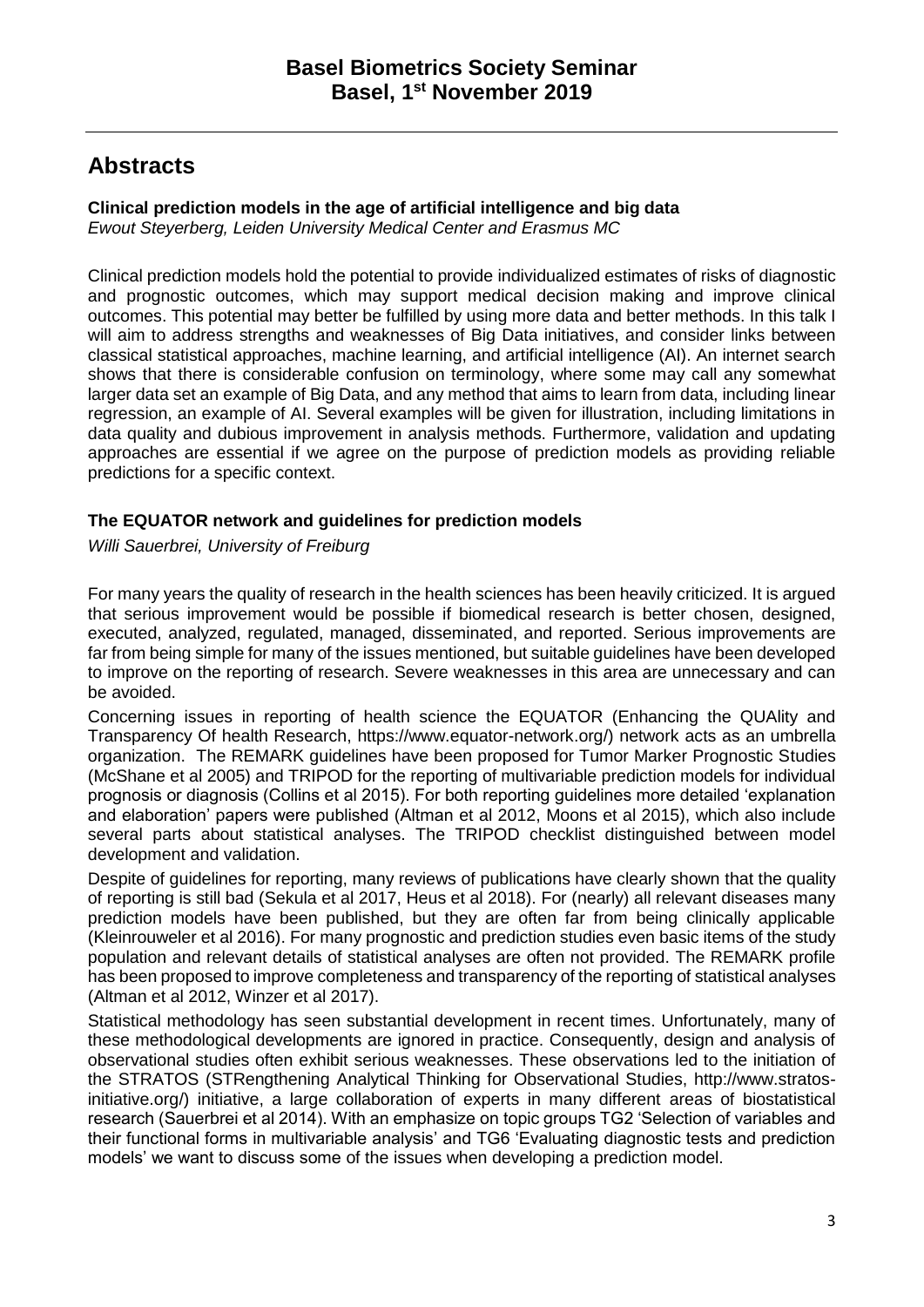## **References**

Altman DG, McShane L, Sauerbrei W, Taube SE (2012): Reporting recommendations for tumor marker prognostic studies (REMARK): explanation and elaboration. In: PLoS Med 9(5)

Collins GS, Reitsma JB, Altman DG, Moons KG (2015): Transparent reporting of a multivariable prediction model for individual prognosis or diagnosis (TRIPOD): The TRIPOD statement. Ann Intern Med. 162:55-63

Heus P, Damen JAAG, Pajouheshnia R, Scholten RJPM, Reitsma JB, Collins GS, Altman DG, Moons KGM, Hooft L (2018): Poor reporting of multivariable prediction model studies: towards a targeted implementation strategy of the TRIPOD statement. BMC Medicine. 16:120. doi:10.1186/s12916-018-1099-2

Kleinrouweler CE, Cheong-See FM, Collins GS, Kwee A, Thangaratinam S, Khan KS, Mol BW, Pajkrt E, Moons KG, Schuit E (2016): Prognostic models in obstetrics: available, but far from applicable. Am J Obstet Gynecol. 214(1):79-90.e36. doi: 10.1016/j.ajog.2015.06.013 McShane LM, Altman DG, Sauerbrei W, Taube SE, Gion M, Clark GM for the Statistics Subcommittee of the NCI-EORTC Working on Cancer Diagnostics (2005): REporting recommendations for tumor MARKer prognostic studies (REMARK). Journal of the National

Cancer Institute. 97: 1180-1184

Moons KG, Altman DG, Reitsma JB, Ioannidis JP, Macaskill P, Steyerberg EW, Vickers AJ, Ransohoff DF, Collins GS (2015): Transparent Reporting of a multivariable prediction model for Individual Prognosis Or Diagnosis (TRIPOD): Explanation and Elaboration. Ann Intern Med.162(1):W1-W73

Sauerbrei W, Abrahamowicz M, Altman DG, le Cessie S and Carpenter J on behalf of the STRATOS initiative. (2014): STRengthening Analytical Thinking for Observational Studies: the STRATOS initiative. Statistics in Medicine., 33: 5413-5432

Sekula P, Mallett S, Altman DG, Sauerbrei W (2017): Did the reporting of prognostic studies of tumour markers improve since the introduction of REMARK guideline? A comparison of reporting in published articles. PLoS ONE. 12(6):e0178531. doi:10.1371/journal.pone.017853

Simera I, Moher D, Hoey J, Schulz KF, Altman DG (2009): The EQUATOR Network and reporting guidelines: Helping to achieve high standards in reporting health research studies. Maturitas. 63 (1): 4–6. doi: 10.1016/j.maturitas.2009.03.011

Winzer KJ, Buchholz A, Schumacher M, Sauerbrei W (2016): The prognostic ability of the Nottingham Prognostic Index in breast cancer: better use of standard information and clinical relevance. PLoS ONE, 11(3):e0149977

## **Score-based Transformation Learning**

*Torsten Hothorn, University of Zurich* 

Many statistical learning algorithms can be understood as iterative procedures for explaining variation in scores, that is, in the gradient vector of some target function. The statistical interpretation of boosting as functional gradient descent is maybe the most prominent representative, but also model-based trees and forests have been discussed from this point of view.

While these algorithms are agnostic with respect to the target function, we specifically discuss scores obtained from the likelihood of fully parameterised transformation models. This model class is sufficiently large and interesting while at the same time allows for a unified theoretical and

computational treatment.

In this line of thinking, we can understand and implement classical procedures, such as the Wilcoxon-Mann-Whitney-Rank-Sum test, the log-rank test, maximally selected rank statistics, or regression trees and contemporary statistical learning procedures, most importantly random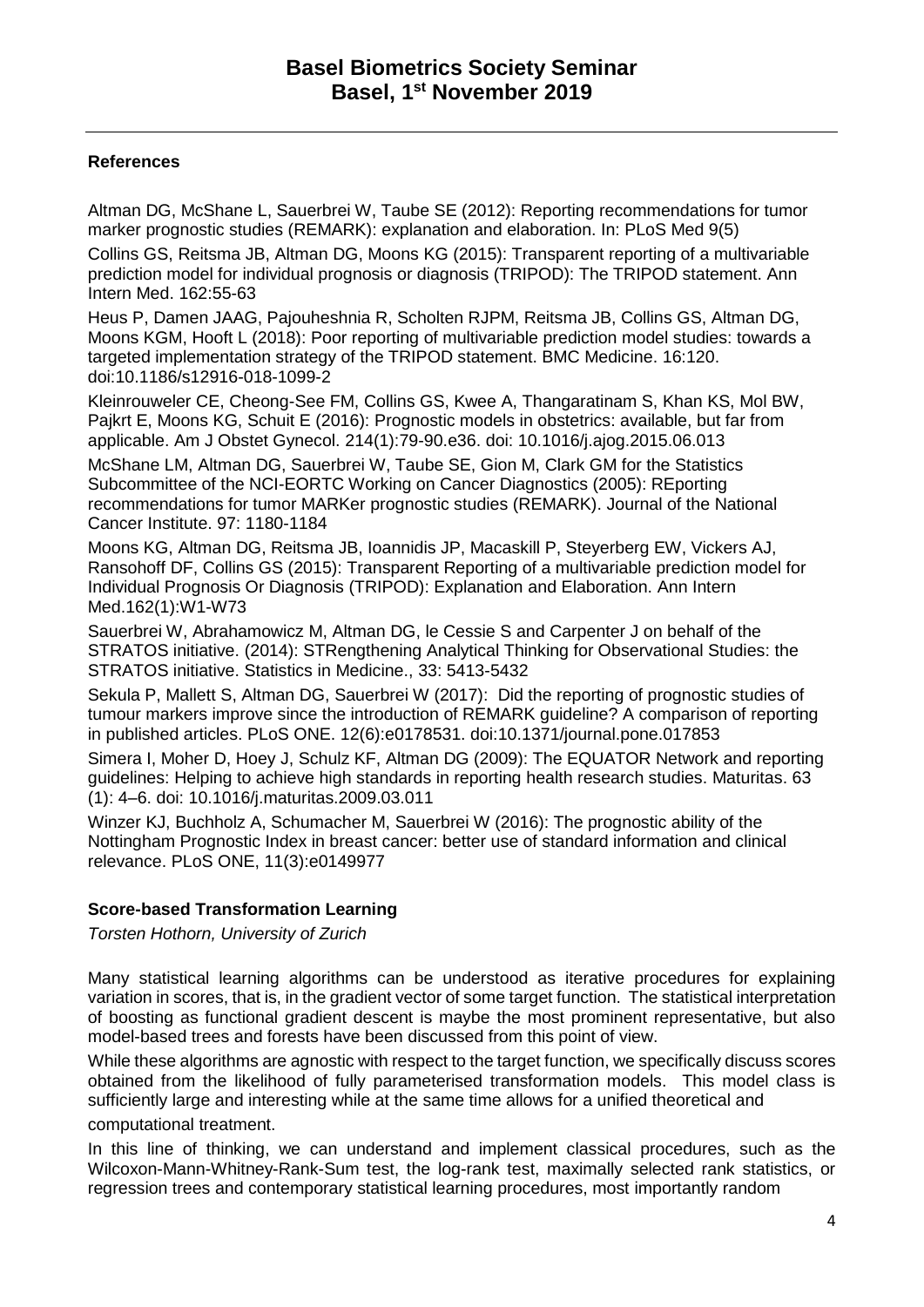forests and boosting, as extremes in a continuum of increasingly complex models featuring directly interpretable parameters.

We discuss prognostic and predictive models of increasing complexity as transformation models for conditional distributions. The estimation of heterogeneous treatment effects from experimental and observational data is presented as one application currently receiving much interest in various disciplines.

#### **Causal regularization for distributional robustness and replicability**

*Peter Bühlmann, ETH Zürich* 

The common notion of replicability of statistical discoveries deals with generalization from a data set to a new unobserved population from the same data-generating distribution (and is typically quantified by some statistical uncertainties).

We discuss the problem when the new population comes from a different distribution than the one generating the observed data. We will present a principled way to achieve replicability in such settings: it builds on distributional robustness and borrows ideas from causality. So-called anchor regression with a simple, yet effective ``causal regularization'' provides a novel methodology for predictive robustness and replicability. We highlight the potential and limitations of the approach and provide some illustrations on bio-medical data.

The presentation is based on joint work with Dominik Rothenhäusler, Nicolai Meinshausen and Jonas Peters.

#### **Predicting putative intervention effects after causal structure learning from survey data** *Giusi Moffa, University Hospital Basel*

Directed acyclic graphs (DAGs) have been traditionally used in forward causation to estimate the effects of causes given a postulated causal structure informed through domain experts. Thanks to computational progress in structure learning for Bayesian networks, DAGs have now also gained popularity in reverse causation. Inferring the DAG structure from observational data may give us insights about putative causal mechanisms, though only under very strict assumptions. By going through networks compatible with the observed data we can derive putative intervention effects. Advances in sampling Bayesing networks from their posterior distribution given the data further allow us to follow a fully Bayesian approach to derive a posterior distribution of putative causal effects which account for the uncertainty in the estimation of the DAG structure. Here we focus specifically on binary variables with a case study in Psychosis.

#### **Using machine learning and disease models to evaluate target product profiles of novel interventions**

*Andrew Shattock, Swiss TPH* 

Target Product Profiles (TPPs) define the minimum and preferred product characteristics (PPCs) of a proposed medical intervention, therapeutic drug or other product, in order to make decisions about whether the new intervention should be developed or used. However, TPPs and their respective PPCs are often set by expert opinion and consensus, without quantitatively considering the complex dynamics of a disease and intervention, nor quantitative predictions of likely impact. Mathematical models of disease can be used to bridge this gap, as they can quantitatively estimate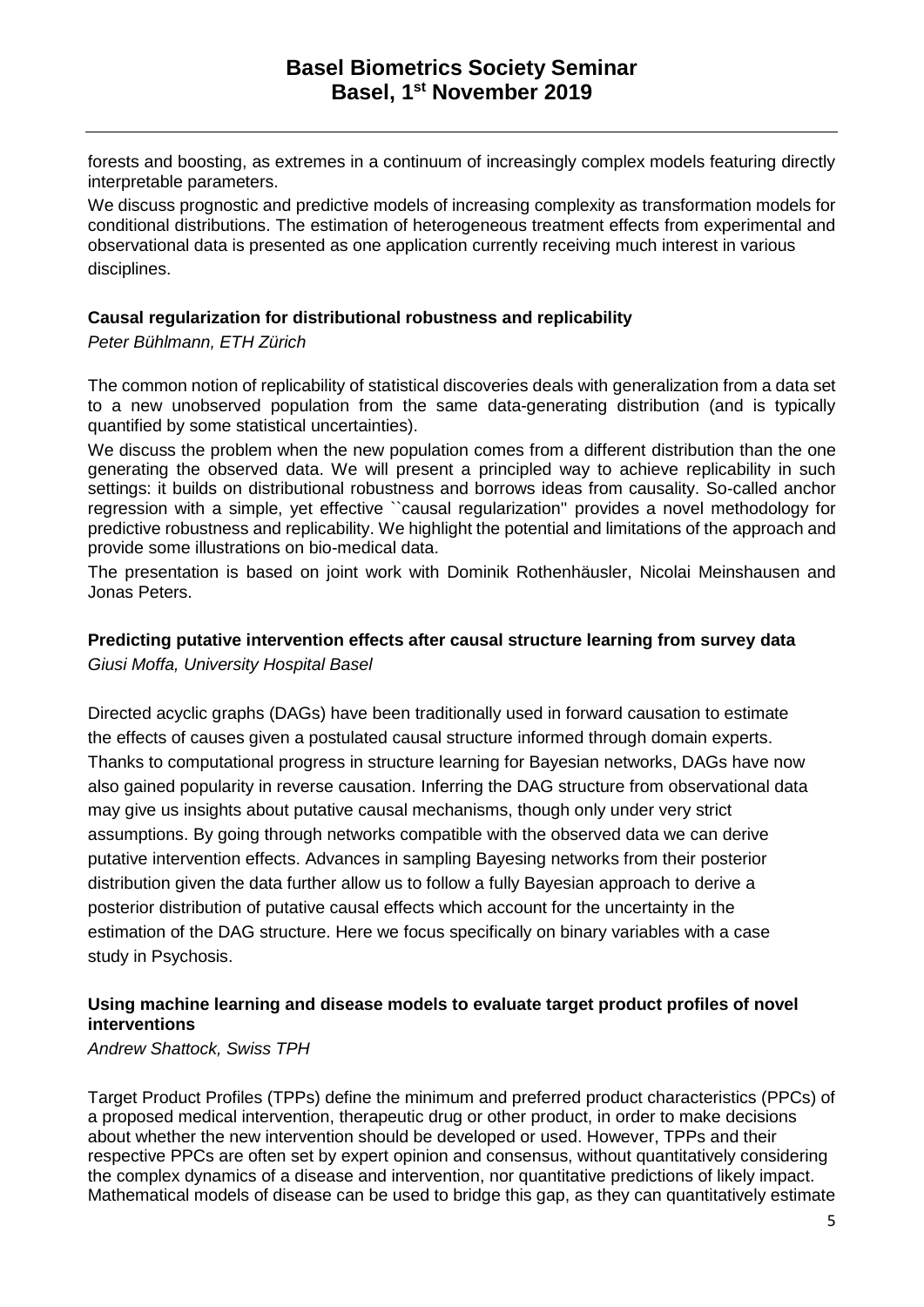## **Basel Biometrics Society Seminar Basel, 1 st November 2019**

the impact of arbitrary interventions, and can include considerable detail of disease progression and transmission, individual immune system, and health system dynamics and their interaction with new interventions. However, searching all possible interventions for a disease in conjunction with all possible scenarios leads to a combinatorial explosion in parameter space. In addition to the extreme computational cost in simulating all combinations, the considerable model and parameter complexity obscures the relationships between intervention parameters and health outcomes or public health impact.

Here we present a framework for quantitatively defining TPPS or PPCs, based on a machine learning approach that generates computationally light emulators of detailed mathematical models of disease dynamics. These emulators capture not just the mean tendency of the models, but also explicitly represent the variance inherent in stochastic models. This approach allows us to efficiently perform sensitivity analyses of public health impacts on intervention and health scenario parameters, while limiting computational cost. This framework provides a method for defining TPPs by efficiently searching highly complex parameter spaces of mathematical disease models, and by quantitatively identifying the determinants of desired public health impact.

We illustrate our framework by application to malaria disease, defining the required profiles or key performance parameters in TPPs of new putative interventions to reach desired public health goals such as elimination or prevalence reduction. In doing so we take into account operational and other constraints that for example limit coverage or efficacy. We used an individual-based model of malaria transmission dynamics to quantitatively examine all proposed interventions from drugs, vaccines to novel vector control from the last ten years.

The presentation is based on joint work with Guojing Yang, Monica Golumbeanu, Flavia Camponovo, Nakul Chitnis, Ewan Cameron, and Melissa A. Penny.

#### **Identifying high-risk patients in follicular lymphoma by building a prognostic score**

*Federico Mattiello, Roche* 

Follicular Lymphoma is an indolent haematological cancer where available therapies already provide very good outcomes for most patients. However, a non-negligible subset of the population does not respond to therapy and is at high-risk of progression or death.

In this study, we sought to identify these high-risk patients at baseline by combining in-house data sources, and to build a clinically-actionable prognostic score suitable for use in both routine clinical decision making and recruitment of patients to new clinical trials.

In this talk, we will show the models we proposed and some surprises we found along the way.

#### **Novartis benchmarking initiative: making sense of AI**

*Mark Baillie, Novartis* 

There is a big hope that AI will be transformative in drug development. Progress is fast moving with many AI, machine learning and advance analytics companies regularly approaching Novartis with capabilities that may have the potential to advance our programs. But how do we systematically evaluate and identify partners who will add value? At Novartis, we are developing a standard process for benchmarking that: (i) scientifically evaluates and compares vendors on real tasks, (ii) de-risks engagement by removing the need to provide sensitive data during evaluation, (iii) and reduces internal resource required to engage vendors through this screening. In this presentation we will provide an overview of the initiative. We will also describe an application to a case study on applying machine learning and AI to two phase III studies, presenting our learnings so far.